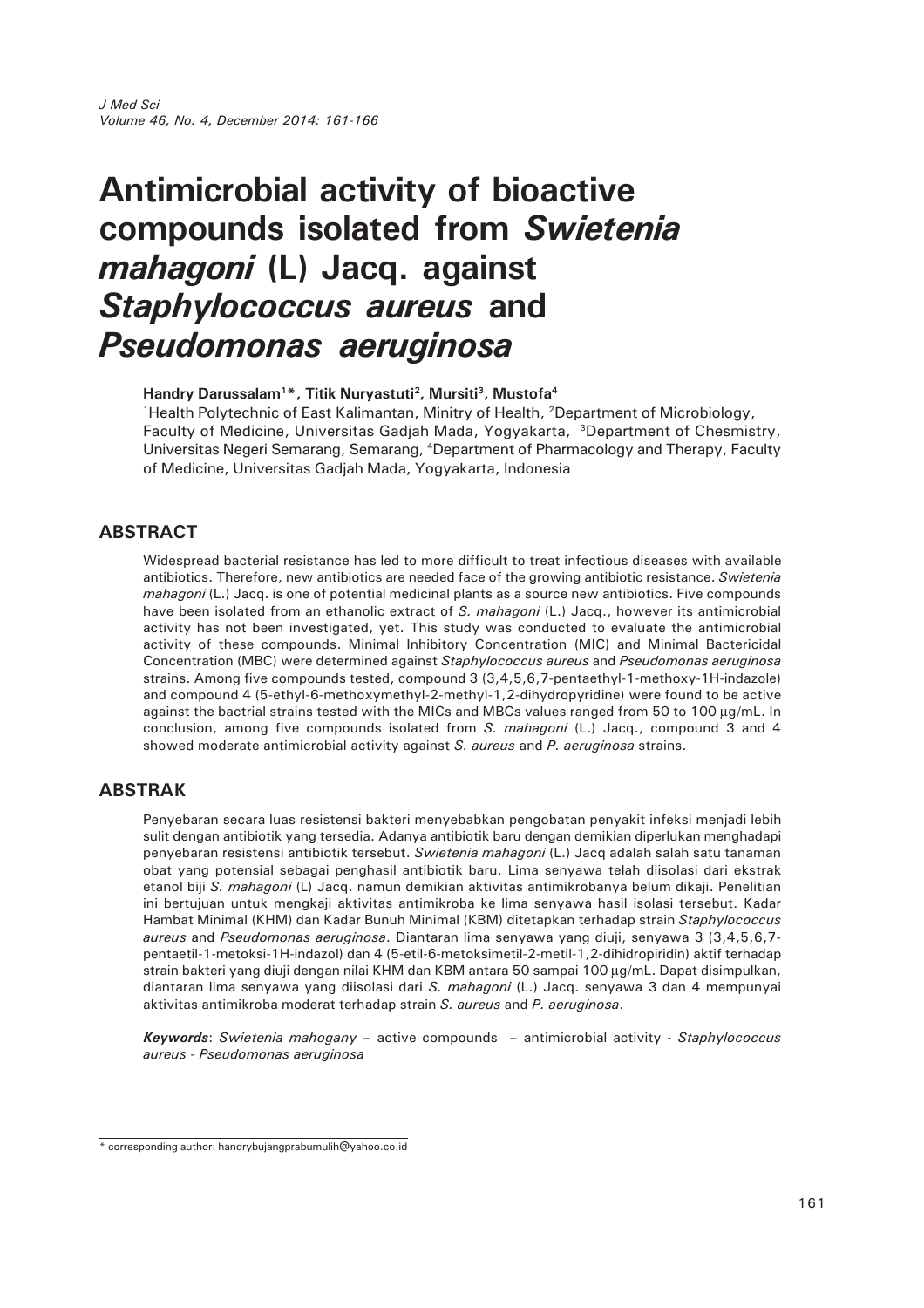# **INTRODUCTION**

Infectious diseases still become a major health problem in developing and developed countries. They are leading cause of illness and death throughout the world. According to the Special Programme for Research and Training in Tropical Diseases, World Health Organization (TDR-WHO), infectious diseases kill 3.5 million people annually, mostly the poor and young children who live in low and middle income in countries.<sup>1</sup> Antibiotics are commonly used to treat of the infectious diseases. However, irrational use of antibiotics in the treatment of the diseases has led to the development of widespread bacterial resistance to antibiotics which becoming increasingly more difficult to treat the infectious diseases with currently available antibiotics.<sup>2</sup> Face of growing antibiotics resistance, a strategy is needed to discover and develop new antibiotics.3

In the past few decades, the searh for new antimicrobial agents has occupied many research groups in the field of ethnopharmacology. Many medicinal plants from different part of the world have been studied.4 *Swietenia mahagoni* (L.) Jacq., locally known as the *mahoni*, belonging to the family Meliaceae, is one of potential medicinal plants as a source new antimicrobial agents that extensively investigated. The flower, leaf and bark extract of *S. mahagoni* (L.) Jacq. showed activity against Gram positive and Gram negative bacteria.5,6 Moreover, the seed extract *S. mahagoni* (L.) Jacq. was active against *Bacillus subtillis, Sarcina lutea, Xanthomonas campestris, Klebsiella pneumoniae,* and *Escherichia coli.*<sup>7</sup>

In order to find out new antimicrobial agents, five compounds have been isolated from an ethanolic extract of *S. mahagoni* (L.) Jacq. (FIGURE 1) included 7-hydroxy-2-(4-hydroxy-3-methoxyphenyl)-chromen-4-one (**compound 1**), 3,6,7-trimethoxy-4-methyl-1,2,3,4 tetrahydro-isoquinoline (**compound 2**), 3,4,5,6,7 pentaethyl-1-methoxy-1H-indazole (**compound 3**), 5-ethyl-6-methoxymethyl-2-methyl-1,2 dihydropyridine (**compound4**) and 1,4-bis (3,4,5 trimethoxy-phenyl)-tetrahydrofuro(3,4-c)furan (**compound 5**). In this study we reported the antimicrobial activity of these compounds against *Staphylococcus aureus* and *Pseudomonas aeruginosa* strains*.*

### **MATERIALS AND METHODS**

#### **Bacterial strains**

The test bacteria employed in this study i.e. methicillin resistant *S. aureus* (MRSA), *S. aureus* (ATCC 25923), *P. aeruginosa* clinical isolate, and *P. aeruginosa* (ATCC 27853) were obtained from the Department of Microbiology, Faculty of Medicine, Universitas Gadjah Mada, Yogyakarta. These bacterial strains were maintained in viable state via inoculation on Brain Heart Infusion Double Strength (BDHI DS) media and overnight incubation at 37°C.

#### **Tested compounds**

The tested compounds were isolated from an ethanolic extract of *S. mahagoni* (L.) Jacq. seed by Dra. Mursiti, MSi. from the Department of Chemistry, Universitas Negeri Semarang. The structure of these tested compounds are presented in FIGURE 1.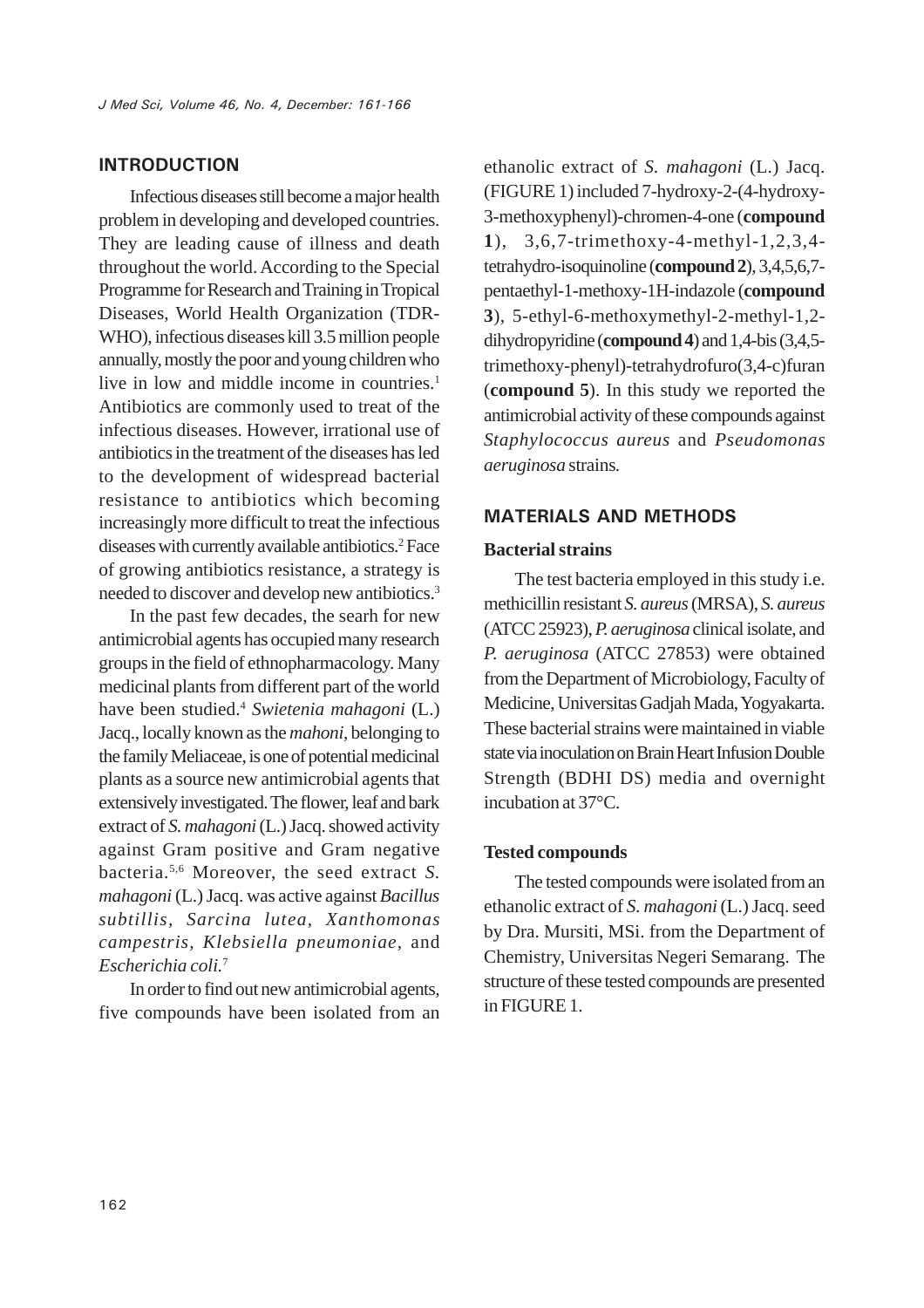*Darussalam et al., Antimicrobial activity of bioactive compounds isolated from Swietenia mahagoni (L) Jacq. against Staphylococcus aureus and Pseudomonas aeruginosa*



7-hydroxy-2-(4-hydroxy-3methoxyphenyl)-chromen-4-one (compound 1)





3,6,7-trimethoxy-4-methyl-1,2,3,4tetrahydro-isoquinoline (compound 2)



3,4,5,6,7-pentaethyl-1-methoxy-1H-indazole (compound 3)

5-ethyl-6-methoxymethyl-2-methyl-1,2-dihydropyridine (compound 4)



1,4-bis(3,4,5-trimethoxy-phenyl)-tetrahydrofuro(3,4-c)furan (compound 5)

FIGURE 1. Tested compounds isolated from from an ethanolic extract of *S. mahagoni* (L.) Jacq. seed

## **Antimicrobial activity determination**

*Minimal Inhibitory Concentration (MIC) determination.* The MIC of tested compounds was determined using the tube dilution method. Bacterial colonies were picked from freshly culture plates and diluted with Brain Heart Infusion Double Strength (BDHI DS) media to final concentration of 106 CFU/mL. Serial dilution of the tested compounds ranged from 1.56 to 800.00  $\mu$ g/mL were prepared by diluting the stock solution with BHI DS media. One mL of the diluted bacterial suspension was added to tube containing one mL of serial the tested compounds dilution to yield the appropriate density  $5 \times 10^5$  CFU/mL. The tubes were then incubated for 24 h at 37 °C. As negative control was a tube containing the diluted bacterial suspensions without the tested compounds, whereas as positive control was a tube containing the diluted bacterial suspensions with levofloxacin. The MICs were defined as the lowest concentration of the tested compounds that completely inhibits the growth of the organism as detected by the unaided eye. All MIC determination were conducted three times on independent experiments.

*Minimal Bactericidal Concentration (MBC) determination.* The bactericidal activities of the tested compounds were determined on the methicillin resistant *S. aureus* and *P. aeruginosa* clinical isolates. The suspentions of all the macroscopically clear tubes were inoculated onto plates of blood agar and were then incubated for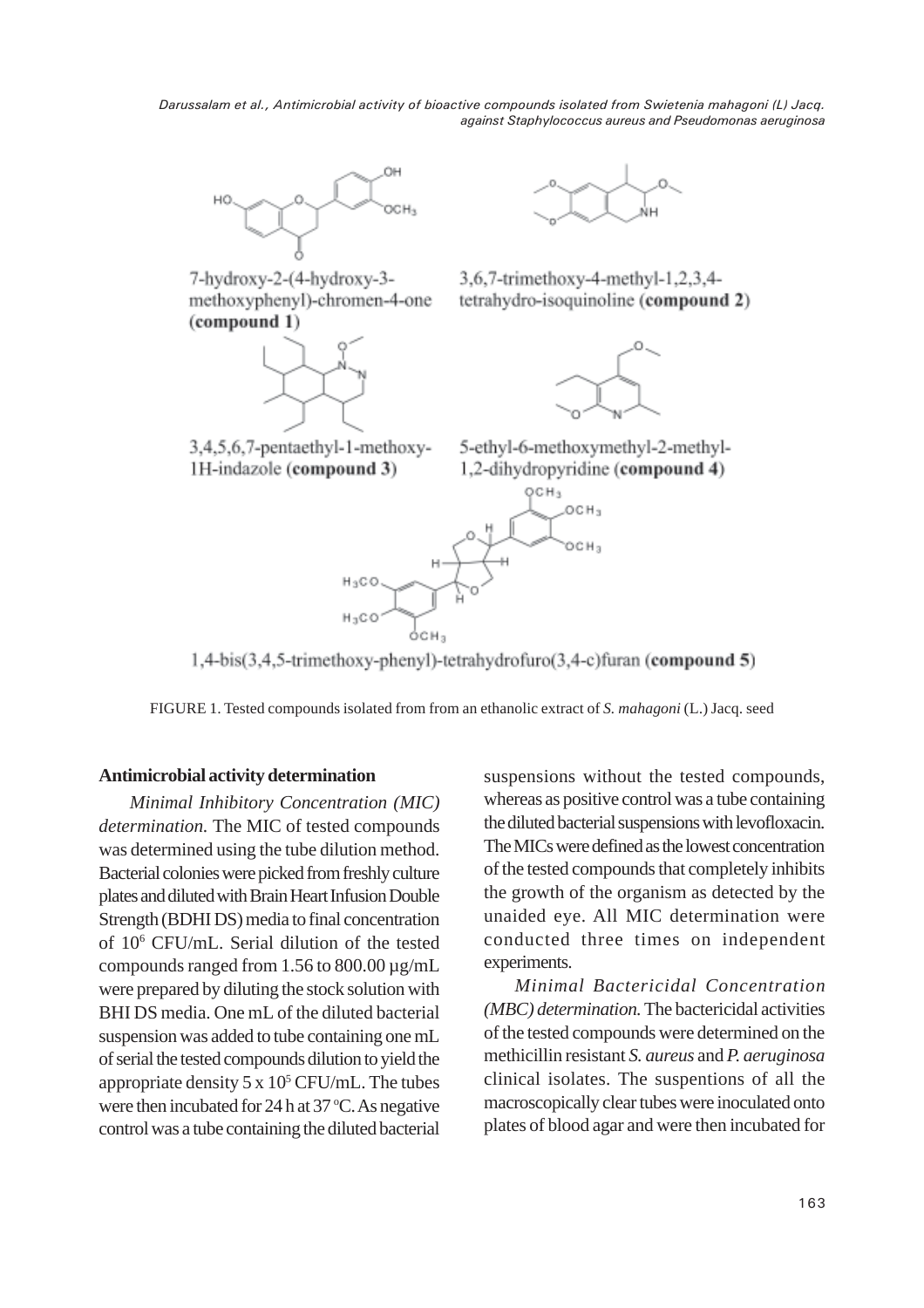24 h at 37 °C. As control was a tube containing sterile distilled water and no the tested compounds were included. At the end of the incubation, the number of bacteria was counted in each of the tubes and was compared with the number of bacteria of the control tube. The MBCs were defined as the lowest concentration giving 0.1% bacterial survival.8

# **RESULTS**

Antimicrobial activity of the tested compounds was investigated *in vitro* against Gram positive bacteria [MRSA and *S. aureus* (ATCC 25923)] and Gram negative bacteria [*P. aeruginosa* clinical isolate and *P. aeruginosa* (ATCC 27853)]. The antimicrobial activity was expressed by MICs and MBCs. The MICs values of the tested compounds are presented in TABLE 1. Among the five tested compounds, two compounds i.e. **compound 3** and **4** showed antimicrobial activity against the bacterial strains tested. The **compound 3** showed highest activity against *P. aeruginosa* (ATCC 27853) strain with the MIC value of 50 μg/mL, whereas the **compound 4** showed highest activity against both *S. aureus* (ATCC 25923) and *P. aeruginosa* (ATCC 27853) strains with the MICs values of 50 μg/mL. However, the MICs of the **compound 3** and **4** were lower than the MIC of levofloxacin  $(1 - 4 \mu g/mL)$  as positive control.

TABLE 1. The MICs values (μìg/mL) of tested compounds against the bacterial tested

|              | Bacterial strain |                |                       |                    |  |
|--------------|------------------|----------------|-----------------------|--------------------|--|
| Compound     | <b>MRSA</b>      |                | Р.                    |                    |  |
|              |                  | aureus<br>ATCC | aeruginosa<br>isolate | aeruginosa<br>ATCC |  |
| Compound 1   | NA               | NA             | NA                    | ΝA                 |  |
| Compound 2   | NA               | NA             | NA                    | NA                 |  |
| Compound 3   | 200              | 100            | 100                   | 50                 |  |
| Compound 4   | 100              | 50             | 100                   | 50                 |  |
| Compound 5   | NA               | NΑ             | NΑ                    | NA                 |  |
| Levofloxacin |                  |                |                       |                    |  |

NA: non activity against bacterial tested

The MBCs values of the tested compounds are presented in TABLE 2. The MBCs values of the **compound 3** and **4** were similar with its MICs

values. The MBCs of these two compounds were also lower than the MBCs of the levofloxacin ((1  $-4 \mu$ g/mL).

TABLE 2. The MBCs values (ìg/mL) of tested compounds against the bacterial tested

| Compound     | Bacterial strain |                |                       |                    |  |  |
|--------------|------------------|----------------|-----------------------|--------------------|--|--|
|              | MRSA             | S. aureus ATCC | P. aeruginosa isolate | P. aeruginosa ATCC |  |  |
| Compound 1   | NΑ               | NA             | NA                    | NΑ                 |  |  |
| Compound 2   | NΑ               | NA             | NA                    | NΑ                 |  |  |
| Compound 3   | 200              | 100            | 100                   | 50                 |  |  |
| Compound 4   | 100              | 50             | 100                   | 50                 |  |  |
| Compound 5   | NA               | NA             | NΑ                    | NA                 |  |  |
| Levofloxacin |                  |                | 4                     | 4                  |  |  |

ND: no activity against bacterial tested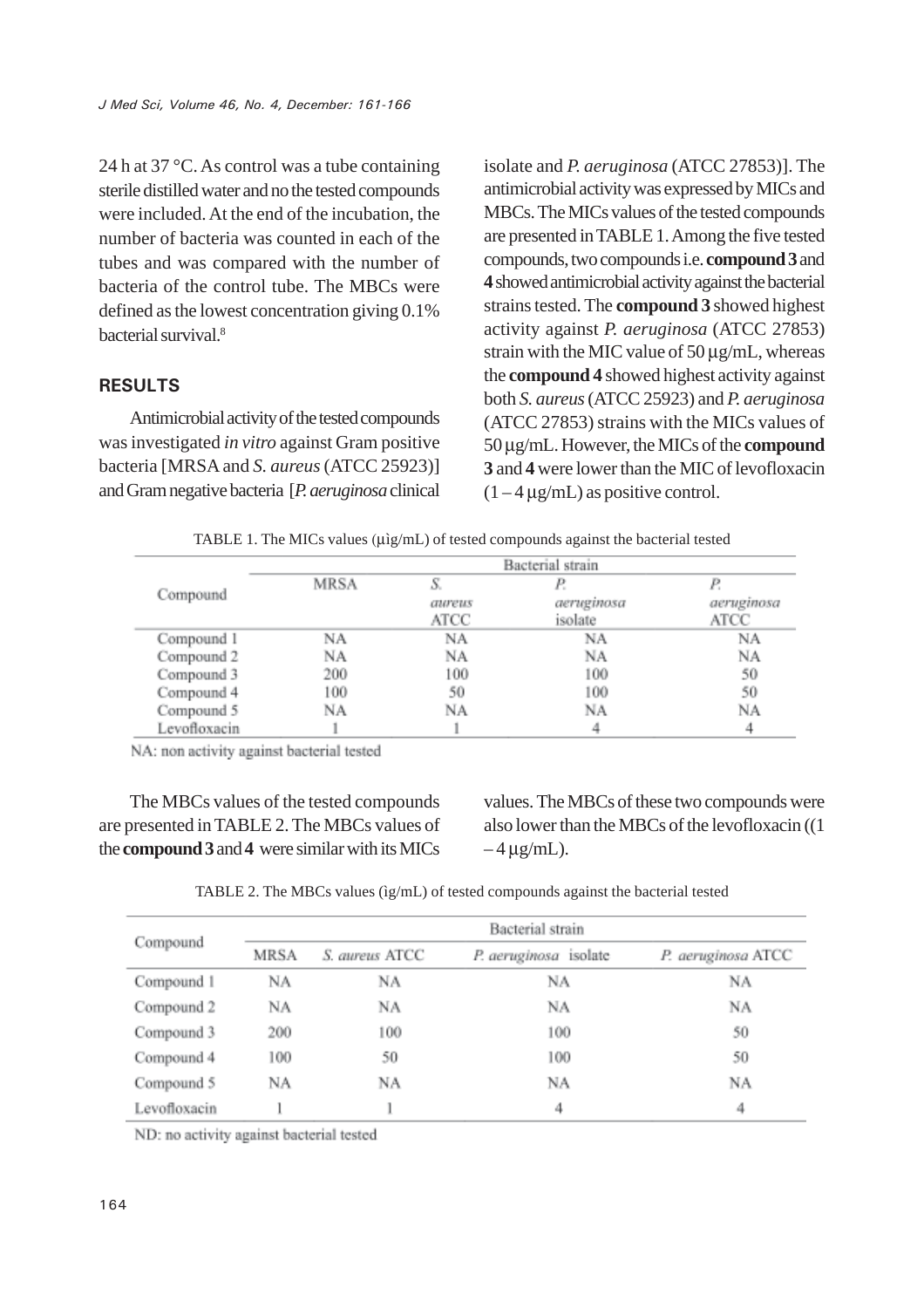# **DISCUSSION**

Various parts of *Swietenia mahagoni* (L.) Jacq. have been used traditionally for the treatment of hypertension, diabetes, malaria, amoebiasis, coughs, tuberculosis, antiseptic, astringent, diarrhea, and tonic.9-11 *Swietenia mahagoni* (L.) Jacq. seeds are also reported to have medicinal value for the treatment of hypertension, diabetes, malaria,12 cancer, amoebiasis, coughs and intertinal parasitism.13 Furthermore, the seed extract *S. mahagoni* (L.) Jacq. have been accounted to possess antimicrobial activity*.* 7

In these study we have tested the antimicrobial activity of five compounds isolated from *S. mahagoni* (L.) Jacq. Among the five compounds tested, two compounds i.e. **compound 3** and **4** showed antimicrobial activity against *S. aureus* and *P. aeruginosa* strains tested with the MICs and MBCs values ranged from 50 to 100 μg/mL. The MICs and MBCs values of these **compound 3** and **4** were lower than the MICs and MBCs values of levofloxacin (1-4 μg/mL) as positive control indicating the antimicrobial activity of these compounds were moderate.

Some bioactive compounds have been isolated from *S. mahagoni* (L) Jacq. and their antimicrobial activity has been investigated. Kader *et al*. 7 isolated two limonoids, swietenine and 3- *O*-tigloylswietenolide from the chloroform soluble fraction of an ethanolic extract of *S. mahagony* (L) Jacq. seeds and evaluated its antimicrobial activity against a series of Gram positive and Gram negative bacteria. The most potent antimicrobial activity of these compounds were against *B. megatorium* and *E. coli*. Ghosh *et al.*14 isolated other limonoids i.e. swietenolide and 2-hydroxy-3-*O*-tigloylswietenolide and also evaluated its antimicrobial activity against eight multiple-drugresistant bacterial strains including Gram positive and Gram negative bacteria. 2-Hydroxy-3-*O*tigloylswietenolide had, overall, more potent activity than swietenolide. The most potent antibacterial

activity of swietenolide was against *Haemophilus influenzae*, *Salmonella typhi*, and *Salmonella paratyphi*, and 2-hydroxy-3-*O*-tigloylswietenolide was most active against *Streptococcus pneumoniae*, *Salmonella typhi*, and *Salmonella paratyphi*. Both the compounds were least effective against *Klebsiella pneumoniae*.

Both of the **compound 3** (3,4,5,6,7 pentaethyl-1-methoxy-1H-indazole) and **compound 4** (5-ethyl-6-methoxymethyl-2 methyl-1,2-dihydropyridine) are a class of alkaloids which are well known for their wide range of pharmacological activities including antimicrobial activity.15,16 Although the antimicrobial activity of the **compound 3** and **compound 4** were found to be moderate, however the antimicrobial activity of these compounds have not been reported, yet. Therefore, these compounds could be used as starting points for new antimicrobial discovery.

# **CONCLUSION**

In conclusion, among five compounds isolated from *S. mahagoni* (L.) Jacq., **compound 3** (3,4,5,6,7-pentaethyl-1-methoxy-1H-indazole) and **compound 4** (5-ethyl-6-methoxymethyl-2 methyl-1,2-dihydropyridine) showed moderate antimicrobial activity against *S. aureus* and *P. aeruginosa*.

# **ACKNOWLEDGEMENTS**

The authors would like to thank all technicians from Department of Microbiology, Faculty of Medicine, Universitas Gadjah Mada for all valuable assisstances during the study.

# **REFERENCES**

- 1. TDR|Global Report for Research on Infectious Diseases, WHO. 2014. [serial online] [cited April 8, 2014]. Available from: http://www.who.int/tdr/ capacity/global \_report/en/
- 2. de J Sosa A, Byarugaba CF, Amábile-Cuevas CF, Hsueh PR, Kariuki S, Okeke IN, editors.